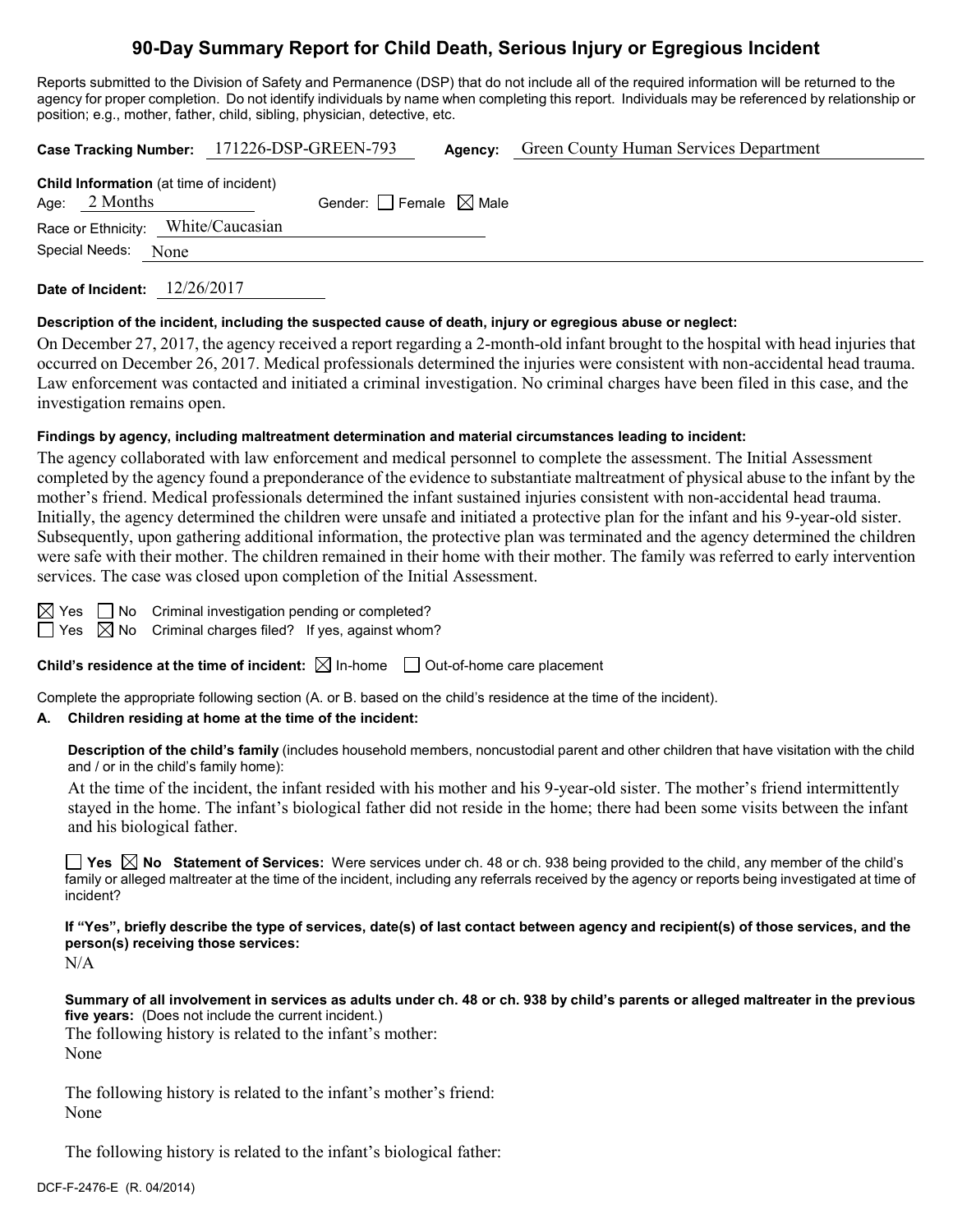On December 30, 2016, the agency screened-in a CPS Report alleging neglect of the now 3-year-old biological son of the infant's biological father. An assessment was completed by the agency and the allegation of neglect by the child's biological father and his girlfriend was substantiated. A Child in Need of Protection or Services Petition was filed for the 3-year-old and he was placed in out-of-home care. The case remained open to provide ongoing case management services.

On August 27, 2016, the agency screened-in a CPS Report alleging physical abuse to the now 3-year-old biological son of the infant's biological father. An assessment was completed by the agency and the allegation of physical abuse by the child's biological father and his girlfriend was unsubstantiated. The case was closed upon completion of the Initial Assessment.

#### **Summary of actions taken by the agency under ch. 48, including any investigation of a report or referrals to services involving the child, any member of the child's family living in this household and the child's parents and alleged maltreater.** (Does not include the current incident.)

(Note: Screened out reports listed in this section may include only the date of the report, screening decision, and if a referral to services occurred at Access. Reports that do not constitute a reasonable suspicion of maltreatment or a reason to believe that the child is threatened with harm are not required to be screened in for an Initial Assessment, and no further action is required by the agency.)

The following history is related to the infant's mother:

On March 4, 2010, the agency screened-in a CPS Report alleging neglect of the infant's now 9-year-old sister by the mother. An assessment was completed by the agency and the allegation of neglect was unsubstantiated. The case was closed upon completion of the Initial Assessment.

The following history is related to the infant's mother's friend: None

The following history is related to the infant's biological father:

On December 30, 2016, the agency screened-in a CPS Report alleging neglect of the now 3-year-old biological son of the infant's biological father. An assessment was completed by the agency and the allegation of neglect by the child's biological father and his girlfriend was substantiated. A Child in Need of Protection or Services Petition was filed for the 3-year-old and he was placed in out-of-home care. The case remained open to provide ongoing case management services.

On August 27, 2016, the agency screened-in a CPS Report alleging physical abuse to the now 3-year-old biological son of the infant's biological father. An assessment was completed by the agency and the allegation of physical abuse by the child's biological father and his girlfriend was unsubstantiated. The case was closed upon completion of the Initial Assessment.

On September 20, 2013, the agency screened-out a CPS Report.

On August 22, 2013, the agency screened-out a CPS Report.

### **Summary of any investigation involving the child, any member of the child's family and alleged maltreater conducted under ch. 48 and any services provided to the child and child's family since the date of the incident:**

The agency collaborated with law enforcement and medical personnel to complete the assessment. The Initial Assessment completed by the agency found a preponderance of the evidence to substantiate maltreatment of physical abuse to the infant by the mother's friend. Medical professionals determined the infant sustained injuries consistent with non-accidental head trauma. Initially, the agency determined the children were unsafe and initiated a protective plan for the infant and his 9-year-old sister. Subsequently, upon gathering additional information, the protective plan was terminated and the agency determined the children were safe with their mother. The children remained in their home with their mother. The family was referred to early intervention services. The case was closed upon completion of the Initial Assessment.

## **B. Children residing in out-of-home care (OHC) placement at time of incident:**

### **Description of the OHC placement and basis for decision to place child there:** N/A

## **Description of all other persons residing in the OHC placement home:**

N/A

**Licensing history:** Including type of license, duration of license, summary of any violations by licensee or an employee of licensee or other actions that constitute a substantial failure to protect and promote the welfare of the child. N/A